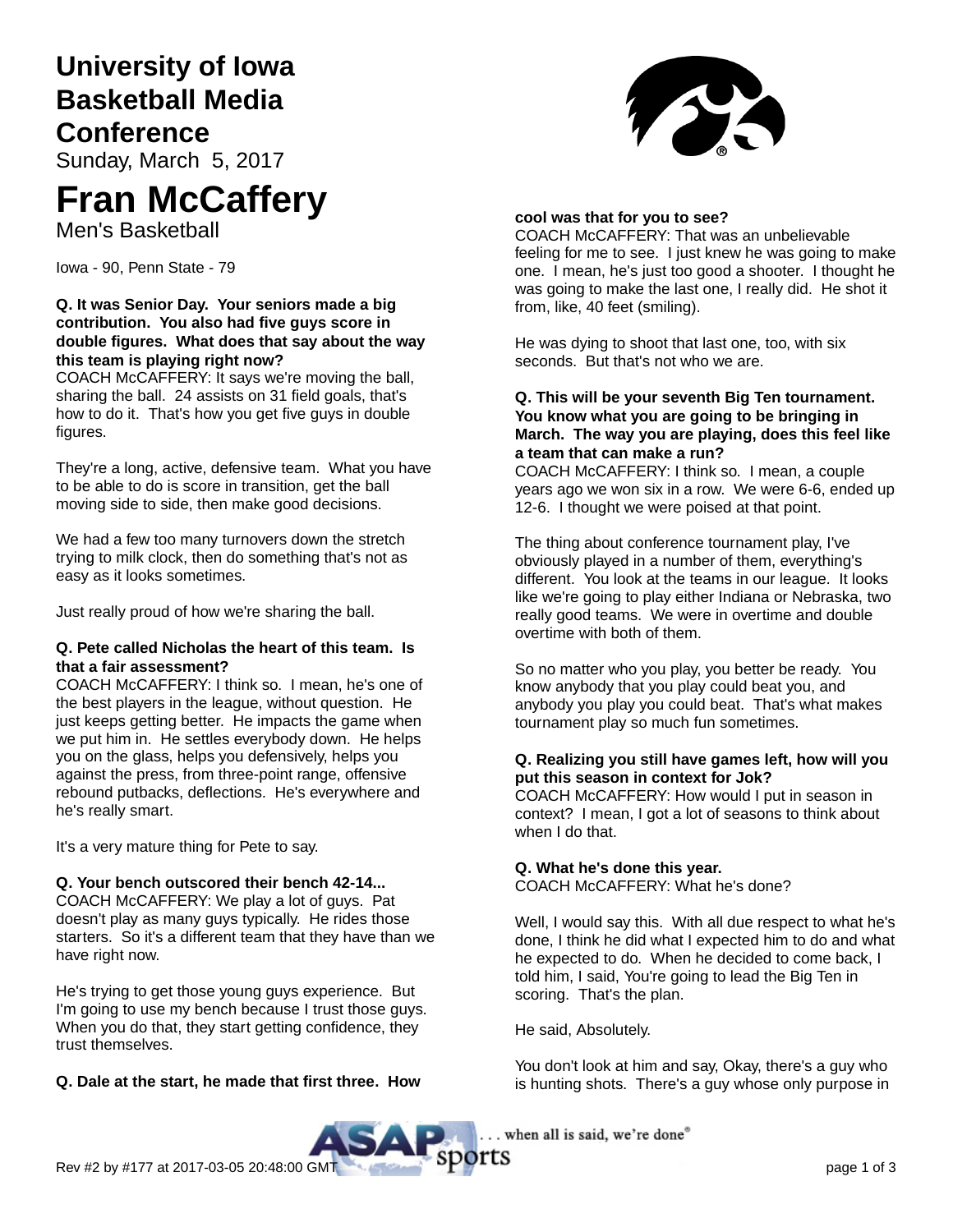life is to lead the Big Ten in scoring.

He moves the ball. He understands how to hit the guy on the pick'n roll. He understands how to screen. He understands that he's got to get on the glass if we're going to play three guards. Then he's got to lead a young team.

It was important for him, I think, early not to get frustrated. He goes for 42 in Florida. We get beat. He could have started pointing fingers, blaming me, blaming his teammates. He just hung in there with them and helped them.

I couldn't be more proud of that type of leadership and maturity.

#### **Q. I know you wouldn't put a number on it before the season, but you get to the finish line in the regular season, 18-13, 10-8 in the Big Ten, has that been a successful season, and why?** COACH McCAFFERY: Yeah, very successful.

#### **Q. What would you say you're most proud of with this team?**

COACH McCAFFERY: How they grew up and how they stayed together. We had some tough moments. We didn't play well early in Florida. We didn't play well when we came back from Florida. Tyler Cook gets hurt. We had a number of opportunities.

We had a three-game losing streak. Started with a very difficult double overtime loss. We lost some games. We were 3-5. Won three in a row to get 6-5. Every time there was adversity, we met that challenge.

#### **Q. What was the most important thing this team had to do?**

COACH McCAFFERY: We had to be better defensively. When you look at those tapes early, our offense wasn't that bad. I mean, it wasn't as good as it is now. It wasn't what it needed to be. But I said this a number of times. We score 92 and lose, we score 89 and lose. That's your defense.

That had to get better. It's gotten better.

#### **Q. I know you don't pay much attention to the bubble talk. Do you feel this team has put together an NCAA tournament résumé?**

COACH McCAFFERY: I do. I think we deserve to be in. But I think what you have to do is not focus on thinking about it and talking about it.

We can do what we have to do to get in. We got to win the next game. Then we got to win the game after that. Got to win the game after that. If you win the one after

that, you're automatically in, so...

Just take 'em one at a time, respect our next opponent.

**Q. How satisfying is it to see the hard work turn into this great stretch at the end of the year?** COACH McCAFFERY: It's a tremendous feeling. I know how hard I've worked. But my staff has really worked. These kids have really put the time in. You would expect that, I suppose.

To a man, they come early. They watch film. They stay positive. We stay positive with them. We just kept teaching. They just kept getting better.

What ends up happening is you have a little more success, then you have a little more confidence, a little more success, a little more confidence. Then you're doing things that you weren't doing a month ago. Then everybody is doing things they weren't doing a month ago. Now you're in a position to beat really good teams.

The teams that we've beaten are really good.

#### **Q. Is it fair to say this is one of your more gratifying seasons of coaching?**

COACH McCAFFERY: I would say it is. There's been a number that I would go back and say, Wow, that was pretty incredible.

I remember my senior year in college. We were 3-0. We lost nine in a row. Then we won 14 in a row. We go to the NCAA tournament. That was about as unique an experience as you could ever have. That was my last playing experience.

So I always talk about it. I never get too high. We beat Stanford in their tournament, won it, proceed to lose nine in a row. At a low point, we lose to Yale and Brown in an Ivy League weekend, Penn. We win 14 in a row, beat Temple, go to the NCAA tournament.

I know it can happen. So I always stay confident and positive with my guys. I don't ever let them get too down, but don't ever let them get away from themselves too early.

It would have been easy after the win at Wisconsin, the way we won, to be a little fat-headed today. That was not an easy game for our guys today. I think that's what makes me so proud right now.

# **Q. Pete didn't have much the first half with those fouls. Start of the second half, were you trying to run stuff to get him going?**

COACH McCAFFERY: Yeah. We wanted to go to him

. when all is said, we're done®